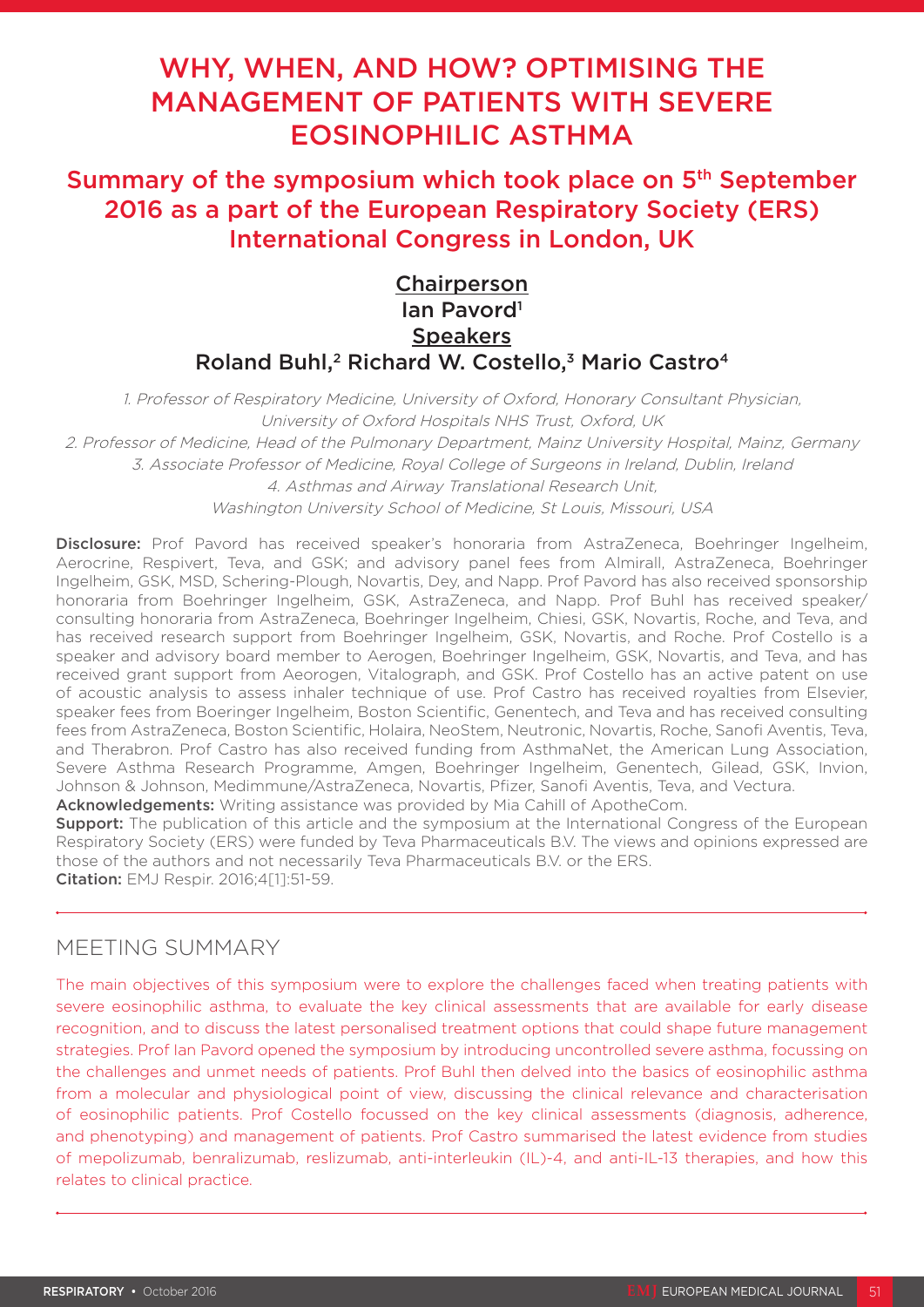# A New Era for Patients with Uncontrolled Severe Asthma

#### Professor Ian Pavord

Patients with severe asthma are a small subgroup of patients, comprising 5–10% of the total asthma population (approximately 300 million patients worldwide). Despite taking appropriate treatments and adhering to therapies, ≤5% of patients have severe refractory asthma. Eosinophilic asthma is the cause of severe refractory asthma in 50–60% of patients, making them potential candidates for anti-IL-5 treatment.<sup>1-3</sup> Patients with severe asthma are a very important subgroup as they require highintensity treatment; those receiving Global Initiative for Asthma (GINA) Step 4 (medium/high-dose inhaled corticosteroid or long-acting β-agonist) or Step 5 (add-on therapy e.g. mepolizumab) treatment to control their asthma or who remain uncontrolled despite treatment.4 Severe asthma patients account for >80% of all direct healthcare costs in asthma and are therefore important from a health services point of view.1-3

The European Respiratory Society/American Thoracic Society (ERS/ATS) define severe asthma as requiring high-dose combination treatment, often with other therapies, for at least a year or that which requires systemic corticosteroids for at least half a year to prevent it from becoming uncontrolled, or which remains uncontrolled despite high-intensity treatment. Asthma can become uncontrolled because of poor symptom control (Asthma Control Questionnaire [ACQ] score >1.5 or Asthma Control Test score <20), frequent severe exacerbations (≥2 bursts of corticosteroids in previous year); the occurrence of one serious exacerbation resulting in hospitalisation; intensive care unit admission or mechanical ventilation in the previous year; persistent airflow limitation (post-bronchodilator forced expiratory volume in 1 second [FEV<sub>1</sub>] <80% predicted); or if controlled asthma worsens on tapering of treatment.5

A survey conducted in patients with asthma highlighted that they are most concerned about exacerbations, episodes of asthma that do not respond to bronchodilators,<sup>6</sup> and the burden associated with oral corticosteroid therapy.<sup>7,8</sup> Severe asthma exacerbations are the most clinically important manifestations of asthma and result in death in 1,200 cases per year in the UK.

#### **How Should We Approach the Clinical Assessment of Patients with Severe Asthma?**

When assessing a patient for severe asthma it is critical to identify: i) those who have pseudo-asthma or comorbid asthma, in which another factor is responsible for the symptoms (i.e. dysfunctional breathing or upper airway problems); ii) patients who have not mastered inhaler technique, selfmanagement, or have poor adherence; and iii) those with genuine severe disease. Assessment should centre on whether there is objective evidence of airway dysfunction and airway inflammation, and if there are other factors contributing to symptoms.

#### **Phenotyping Disease**

After carrying out basic measurements of spirometry, fractional exhaled nitric oxide (FeNO), and blood eosinophils, the phenotype of the patient can be determined. This is important as severe asthma is heterogeneous, particularly in the way eosinophilic airway inflammation relates to airway dysfunction. Two main groups of discordant patients exist, inflammation-predominant and symptom-predominant,<sup>9</sup> suggesting that a symptom-guided approach will not achieve optimum results in these patients. Measuring airway inflammation is the only way to assess for discordant phenotypes and there is clinical value in doing so; targeted treatment to normalise inflammation leads to improved patient outcomes.10 This key conceptual insight provided the basis for successful pilot studies of anti-IL-5 treatment in severe eosinophilic asthma.<sup>11,12</sup>

# Eosinophilic Inflammation Under the Lens

#### Professor Roland Buhl

#### **Eosinophilic Asthma: The Basics**

IL-5 mediates eosinophil maturation and mobilisation in the bone marrow as well as activation of the cells. Eosinophils are delivered to the lungs via the blood stream where they are involved in smooth muscle hypertrophy (eventually leading to airway hyper-responsiveness), matrix deposition (leading to remodelling in some patients), and goblet cell metaplasia and mucous production. Until relatively recently, it was thought that T helper 2 (Th2) cells, as part of the adaptive immune system, were the main source of IL-5 before it was discovered that innate lymphoid Type 2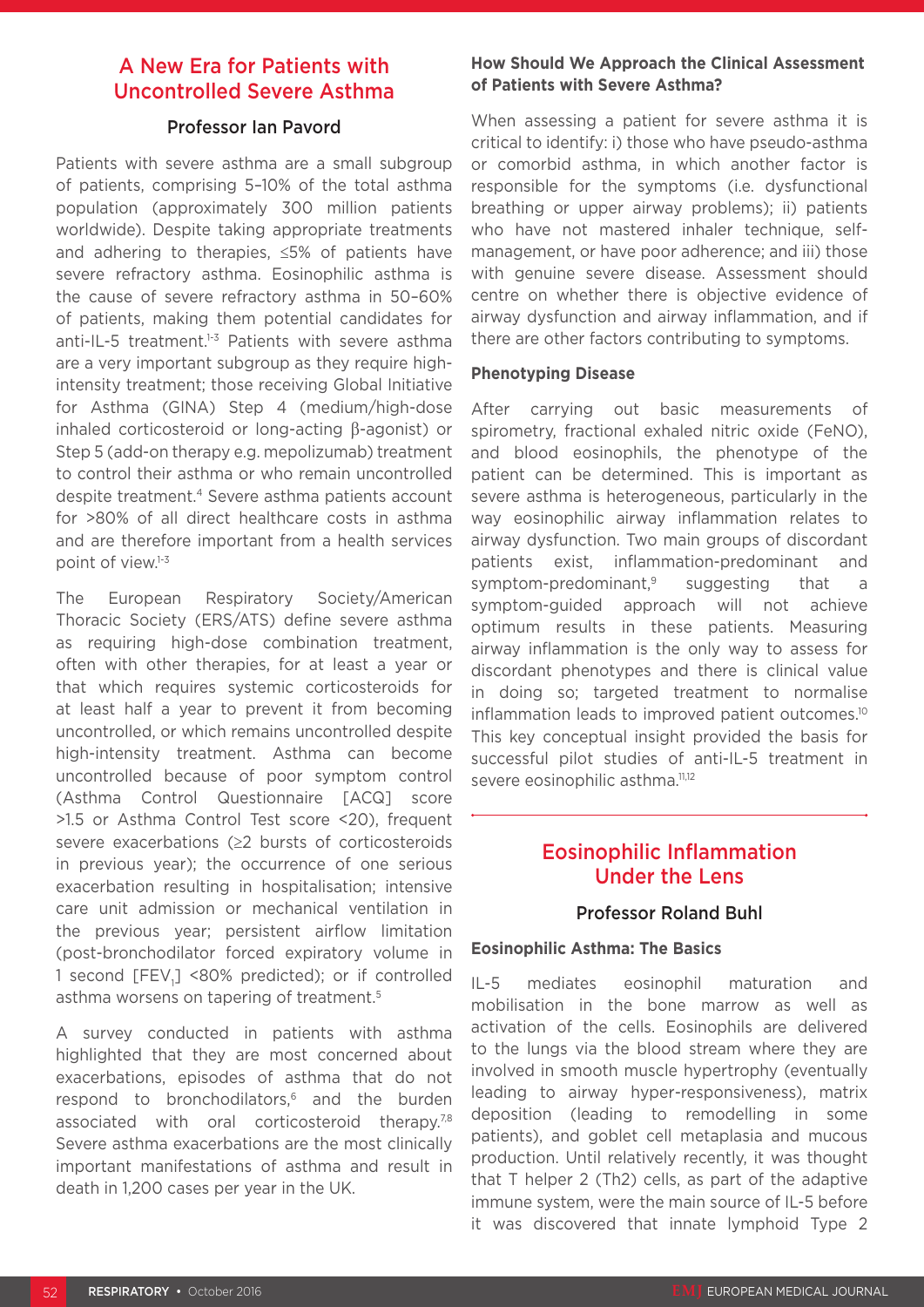cells (ILC-2) produce IL-4, IL-5, and IL-13 at higher concentrations compared to Th2 cells. The ILC-2 pathway is part of the innate immune system and as such, unlike in allergic asthma, is not triggered by allergens but rather by microbes, pollutants, and other epithelial danger signals, although both pathways eventually lead to similar inflammatory and functional changes in the asthmatic lung.13 Asthma can therefore be categorised as Type 2 (T2) high or low asthma based on biomarkers reflecting the T2 cytokine signature, among them blood and sputum eosinophils, FeNO, and serum periostin.14-16 T2 high asthma is characterised by high eosinophil numbers and/or high FeNO or periostin levels, indicating high concentrations of T2 cytokines IL-5 and IL-13. Approximately 40–60% of patients with severe asthma have eosinophilic asthma;<sup>17</sup> eosinophils, when activated, release various mediators that damage lung tissue and induce airway hyper-responsiveness and mucous hypersecretion. The number of sputum and blood eosinophils correlates with disease severity.

#### **Clinical Relevance of Eosinophilic Disease**

In a study by Malinovschi et al.,<sup>18</sup> an increasing number of blood eosinophils and increasing concentrations of nitric oxide (NO) in exhaled breath were correlated with a higher prevalence of asthma attacks and asthma-related emergency department visits. Similarly, a strong independent predictor of asthma mortality is blood eosinophilia;

patients with blood eosinophils ≥450/μL have a 2-fold higher mortality risk.<sup>19</sup> The prognostic relevance of blood eosinophils was also demonstrated in a study of 130,248 patients aged 12–80 years in which blood eosinophils greater than or less than 400 μL were significantly correlated with acute respiratory events, severe exacerbations, and poor asthma control (Figure 1).<sup>20</sup>

#### **How to Characterise a Patient with Severe Eosinophilic Asthma**

When assessing blood cell differentials, it is important to use absolute numbers rather than percentages. This can be calculated simply by dividing leukocytes/μL of blood by 100 and multiplying by the percentage of eosinophils. Large clinical trials indicate that the probability and magnitude of a relevant clinical response to drugs inhibiting IL-5 increases with increasing eosinophil numbers, and that a threshold eosinophilia relevance may be around 300–400 eosinophils/μL. The importance of defining the severity of eosinophilia can be seen in a study by Corren et al.,<sup>21</sup> which explored the effects of reslizumab on lung function stratified by baseline eosinophil thresholds. The change from baseline in FEV, was not statistically significant in patients with <400 eosinophils/μL blood but showed meaningful improvement in those with severe eosinophilia  $(\geq 400$  eosinophils/ $\mu$ L blood).<sup>21</sup>



#### Figure 1: Relative risk of severe exacerbations, acute respiratory events, and overall asthma control in 21,000 patients with blood eosinophils levels  $>400/\mu L^{20}$

\*Adjusted for age, sex, BMI, smoking status, and Charlson comorbidity index score; p<0.0001 for all comparisons.

RR: relative risk; OR: odds ratio.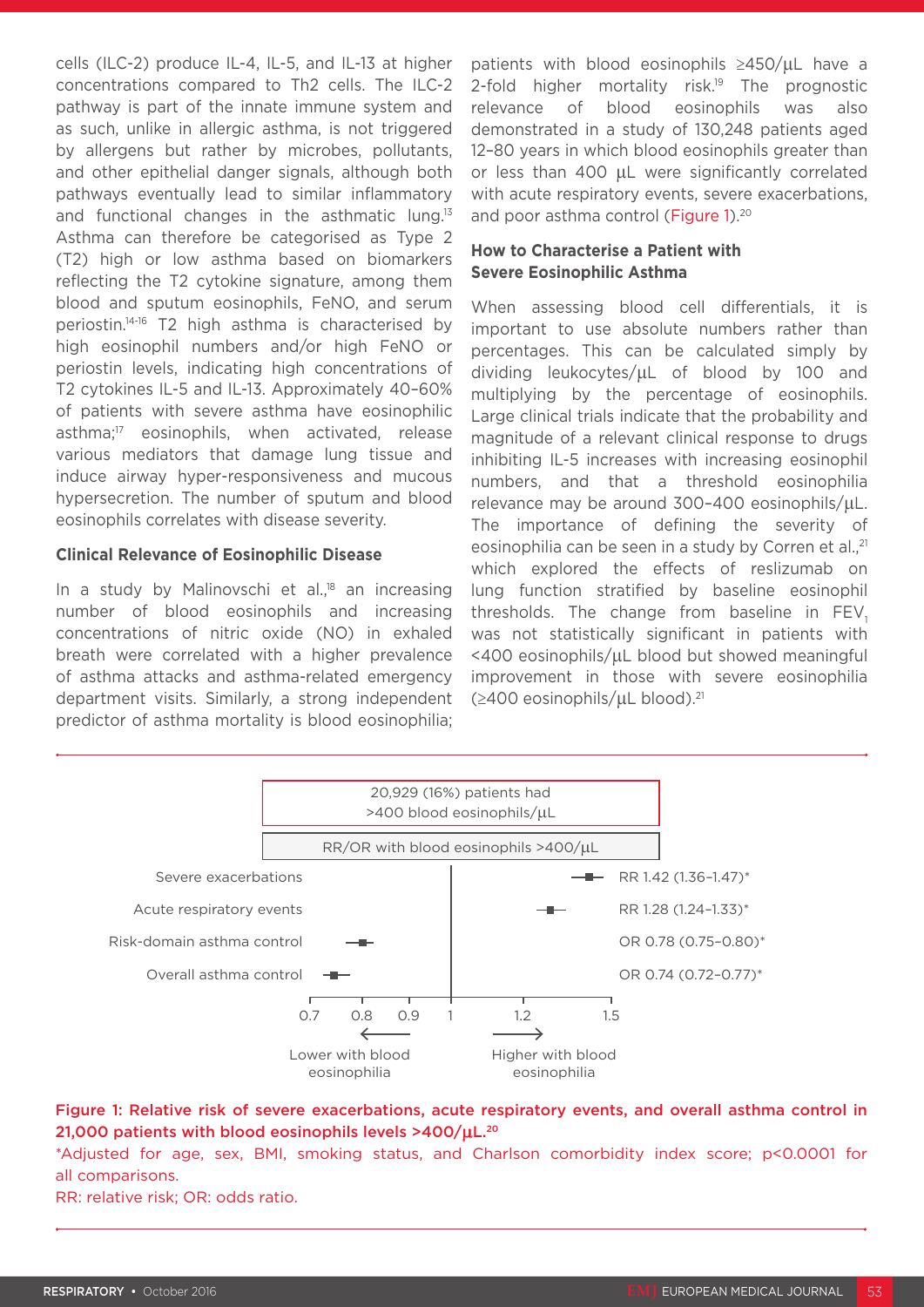In Prof Buhl's opinion, typical patients with severe eosinophilic asthma have late-onset of disease, are highly symptomatic, and have frequent exacerbations and eosinophilia in their blood and sputum. Many patients have an increased NO concentration in each exhaled breath and some patients have upper airway complications, including nasal polyposis, compromised senses of smell and taste, and usually respond well to oral corticosteroids.

# Exploring the Diagnostic Workup: Key Clinical Assessments

#### Professor Richard Costello

It is well established that eosinophils localise to the subepithelial space of the airways of patients with asthma.<sup>22</sup> In animal models, this is strongly associated with subepithelial thickness and it is postulated that subepithelial fibrosis leads to chronic fixed airway obstruction. Costello et al.23 have shown interweaving nerve fibres co-localised with eosinophils, which perhaps mediates cough and sensations of chest tightness. Eosinophil infiltration correlates with the symptoms described; obstruction, reversibility during an exacerbation, and mucous production.

Mucous is very important in asthma as it plugs the airways in patients with fatal asthma, $24$  and is frequently seen on imaging; multiple detector computed tomography (CT) scanning has shown that 58% of asthmatics had mucous in at least one segment.25 Immunofluorescence microscopy reveals eosinophils in the subepithelial space and strands of mucous within mucous plugs that tether mucopolysaccharides together, making the mucous tenacious. When referring to mucous in the context of eosinophilic asthma, mucous plugging rather than a bronchitis phenotype must be thought about, from the occasional sighing-type feature sometimes described by patients to the acute ventilatory failure that occurs in an acute severe asthma attack or the regional heterogeneity that leads to an increase in alveolar–arterial gradient and dysfunctional ventilation.

#### **Clinical Assessment and Management of Patients with Severe Eosinophilic Asthma**

When assessing patients with asthma, certain features should be looked for to allow accurate identification of those who may be suitable for anti-IL-5 therapy. Firstly, the diagnosis of asthma must be confirmed; secondly, patient adherence to therapy should be reviewed; and thirdly, the patient should be ascribed to a phenotype.

Prof Costello described a case of a 55-year-old man with a 15-year history of asthma that was uncontrolled and had persistent symptoms, particularly in the last 5 years despite long-acting beta-2 agonist/inhaled corticosteroid (LABA/ICS) use. He presented with cough, wheeze, and breathlessness on moderate exertion, and had nasal congestion and loss of smell. The patient's diagnosis was confirmed with spirometry. According to the GINA recommendations, stepping up treatment should be considered if symptoms remain uncontrolled but inhaler technique and adherence must be checked first.<sup>4</sup> Adherence and technique can be checked by examining the patient's inhaler, asking them to demonstrate technique, checking for deposition of medication on the epiglottis, and checking pharmacy refill records.

If patients are to be funnelled through Stage IV treatment onto Stage V, adherence needs to be objectively assessed. Inhaler Compliance Assessment (INCA) technology can be utilised to record audio of inhaler use. An acoustic recording device is attached to the inhaler and each step of use is recorded. The recordings are then downloaded and signal processing analysis identifies when, how regularly, and how well the inhaler is used, which is presented as a calendar graph. The visual representation can be used for follow-up to identify if intervention helps asthma control and as feedback on inhaler technique.

The patient was placed on the INCA programme for 2 months, which confirmed good adherence and was ascribed by measuring peripheral blood count, which revealed 400 eosinophils/cm3 with elevated immunoglobulin E (IgE). This phenotype suggested that the patient would benefit from anti-eosinophilic therapy.

# Applying Evidence to Clinical Practice: Options for Patients with Uncontrolled Severe Eosinophilic Asthma

#### Professor Mario Castro

The ATS/ERS guidelines outline six clinical phenotypes with physiological associations and specifically-targeted therapies, even though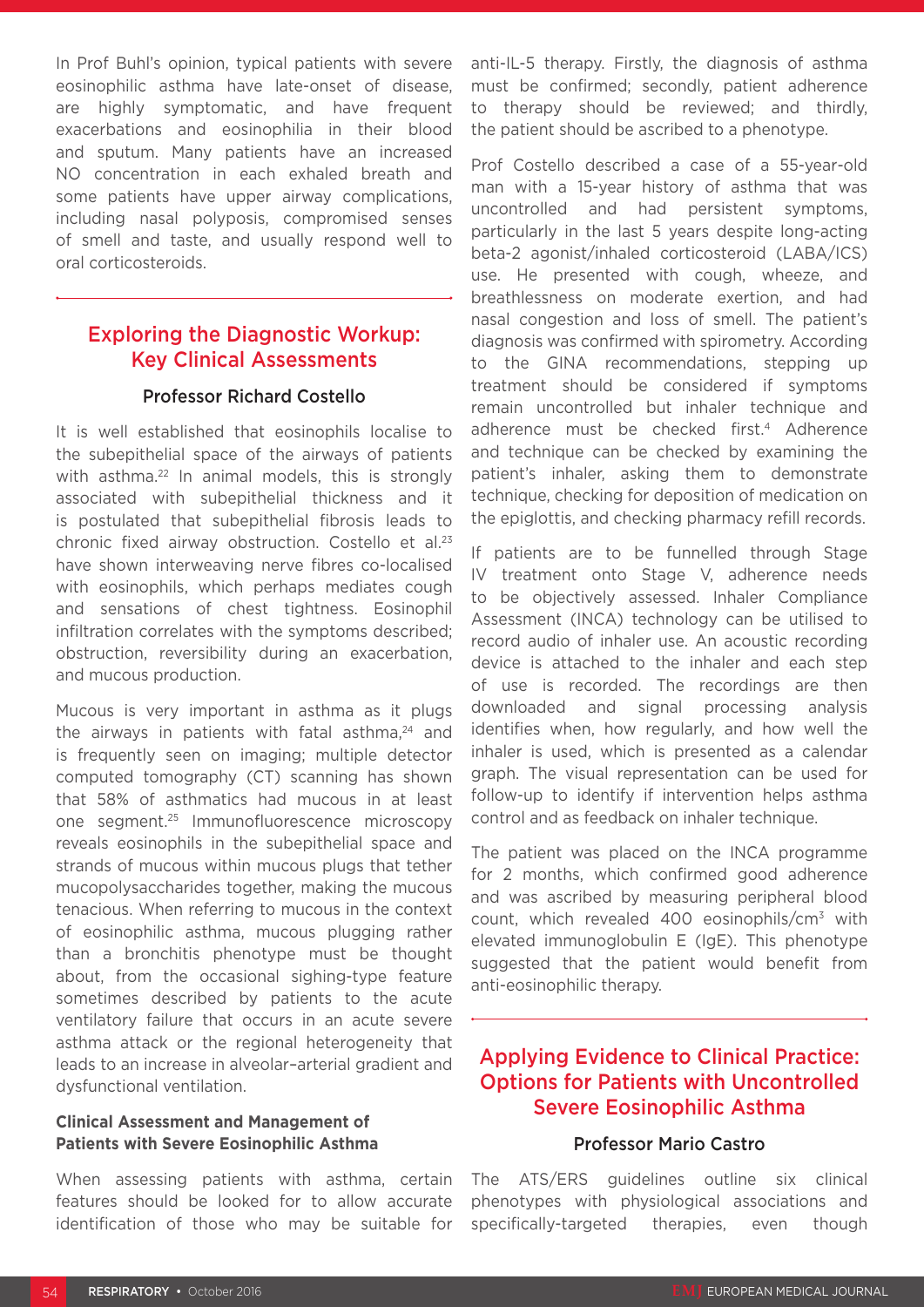some associations and treatments have not been evaluated prospectively in randomised controlled trials. The eosinophilic asthma phenotype, however, has a preponderance of evidence demonstrating high serum IgE, recurrent exacerbations, high FeNO, and response to three different anti-IL-5 drugs that substantiate this unique phenotype.<sup>5</sup> Several determinants of an anti-IL-5 response should be considered: exposure to the drug; disease severity; level of baseline control; blood eosinophil level; prevention of further eosinophil infiltration; and other patient factors (e.g. associated comorbidities and allergy).

#### **Mepolizumab: The DREAM Trial**

The DREAM trial<sup>26</sup> compared the effectiveness of the anti-IL-5 drug mepolizumab at 75 mg, 250 mg, and 750 mg administered intravenously (IV) once a month over 1 year. The primary endpoint, clinically significant exacerbations, was dramatically reduced compared with placebo for all three doses (exacerbation rate: placebo=2.40/year; 75 mg=1.24/year; 250 mg=1.46/year; 750 mg= 1.15/year) (Figure 2). Secondary endpoints included a change in blood eosinophil count, sputum eosinophil count, pre-bronchodilator FEV<sub>1</sub>, and ACQ score. Mepolizumab produced no significant effect on asthma control in all three doses and had variable effects across doses on lung function, but positive results were seen for the reduction of eosinophils (p<0.001 versus placebo for blood eosinophil counts). Dose discrepancies were observed for sputum eosinophil count: 75 mg and 250 mg mepolizumab were not significantly effective, whereas 750 mg mepolizumab demonstrated a significant reduction (p=0.0082). The side effect profile of mepolizumab was similar across the three doses and not significantly different compared with placebo.

#### **Benralizumab**

Benralizumab is a humanised monoclonal antibody that binds with high affinity to the IL-5 receptor alpha subunit and depletes eosinophils through antibody-dependent cell-mediated cytotoxicity.27 Various doses of benralizumab have been explored for the treatment of asthma, and in a Phase II study by Castro et al.<sup>28</sup> patients were stratified by eosinophil phenotype (based on the ratio of blood eosinophils [E] to lymphocytes [L], the ratio of blood eosinophils [E] to neutrophils [N] [ELEN index], and FeNO) into either eosinophilic or noneosinophilic groups. Eosinophilic patients were

randomised to either 2 mg, 20 mg, or 100 mg of benralizumab versus placebo, and non-eosinophilic patients were randomised to 100 mg benralizumab or placebo. Patients were followed >1 year and the primary endpoint looked at asthma exacerbations. Results showed that the 20 mg and 100 mg doses reduced exacerbations in the eosinophilic group, with an annual exacerbation rate reduction (AERR) of 36% (p=0.173) and 41% (p=0.096), respectively; the non-eosinophilic group had an AERR of 22% (p=0.284). The degree of eosinophilia in enrolled patients ranged from 50 cells/μL to ≥500 cells/μL and was mapped against AERR relative to placebo. Data showed a significant reduction in exacerbations for eosinophil levels ≥300 cells/μL; for 100 mg benralizumab 43% (p=0.049) and 70% (p=0.002) AERR was achieved for ≥300 cells/μL and ≥400 cells/μL, respectively. Treatment with anti-IL-5 confirmed that there was a significant reduction in exacerbations for patients with baseline eosinophil levels ≥300 cells/μL. The side effect profile of benralizumab was favourable with adverse events comparable across all three doses and placebo.

#### **Reslizumab**

Reslizumab is a humanised anti-human IL-5 monoclonal antibody that is licensed for the treatment of severe asthma in the USA and European Union (EU) at an IV dose of 3 mg/kg. A Phase II study of 106 patients with uncontrolled asthma and elevated eosinophil counts explored the effects of reslizumab 3 mg/kg (administered at baseline and at Weeks 4, 8, and 12) on blood eosinophils levels.29 Reslizumab effectively reduced blood and sputum eosinophil levels to below baseline and reductions were observed as early as Week 4. At the end of the study, median percentage reductions in eosinophils in sputum were 95.4% in the treatment group and 38.7% in the placebo group (p=0.0068). Exacerbations occurred in 8% in the reslizumab group versus 19% in the placebo group (p=0.083). Reslizumab did not show a consistent effect on the primary endpoint, the ACQ score. Overall, 59% of patients in the reslizumab group achieved improvement of at least 0.5 in ACQ score compared with 40% in the placebo group (95% confidence interval: 2.06 [0.88–4.86], p=0.0973), which is the minimal clinically significant change. Significant improvement in lung function, measured by  $\mathsf{FEV}_1$  change from baseline, was seen after one dose of study drug ( $p=0.0364$ ).<sup>29</sup> Patients with a history of nasal polyposis showed a marked improvement in ACQ score (-1.0 reslizumab versus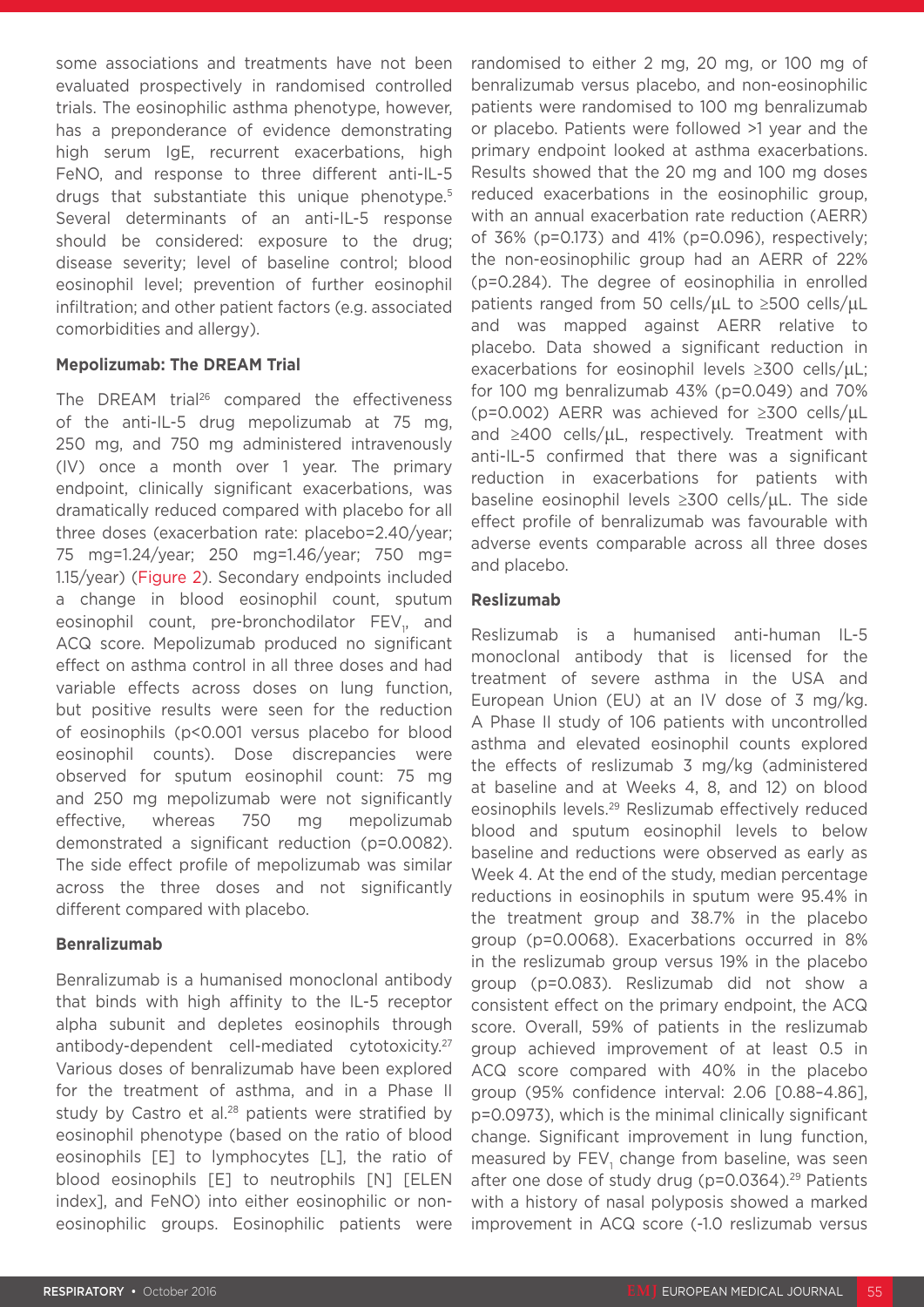-0.1 placebo, p=0.012) compared with those with no history of nasal polyposis (-0.5 reslizumab versus -0.4 placebo, p=0.7176).

Two Phase III trials explored the effect of reslizumab 3 mg/kg administered over 52 weeks in patients with exacerbation-prone uncontrolled eosinophilic asthma. The studies met the primary endpoint, reduction of clinical exacerbation rate, demonstrating a pooled reduction rate of 54% compared with placebo (p<0.0001) (Figure 3). Secondary endpoints of lung function, quality of life score, ACQ score, and asthma symptom utility index were also met. Reslizumab was efficacious in reducing asthma exacerbations regardless of treatment received at baseline. Reslizumab was welltolerated across the two studies and had slightly fewer discontinuations due to adverse events compared with placebo.<sup>30</sup>

Reslizumab had a greater effect on asthma exacerbation rate in adults aged ≥65 years (67% reduction compared with placebo) compared with younger adults (53% reduction compared with placebo).31 Patients with late-onset disease (aged ≥40 years) have a preferential reduction rate in asthma exacerbations (75% reduction compared with placebo) when compared with those with early-onset disease (42% reduction compared with placebo).<sup>32</sup> Reslizumab demonstrated greater efficacy in reducing frequency of asthma exacerbations in patients with a history of chronic sinusitis and/or nasal polyposis.<sup>33</sup>

#### **Other Biologic Therapies: Anti-Interleukin-4 and Anti-Interleukin-13**

Targeting the IL-4 alpha receptor impacts IL-4 and IL-13 binding and leads to in-organ effects of mucous cell metaplasia, inflammation, and airway hyperactivity. Dupilumab, a monoclonal antibody against the IL-4 alpha receptor administered every 2 weeks at doses of 200 mg and 300 mg, was efficacious in reducing asthma exacerbations in the overall asthma population (70% reduction compared to placebo for both doses) and in the high eosinophil population (≥300 cells/μL) (71% and 81% reduction compared with placebo, respectively).<sup>34</sup>

Lebrikizumab, an anti-IL-13 drug, improved FEV<sub>1</sub> in patients with high pretreatment serum periostin.<sup>35</sup>



Primary endpoint

Time from start of treatment (months)

# Figure 2: Efficacy of mepolizumab in reducing clinically significant asthma exacerbations in patients with severe eosinophilic asthma.<sup>26</sup>

exac: exacerbation rate.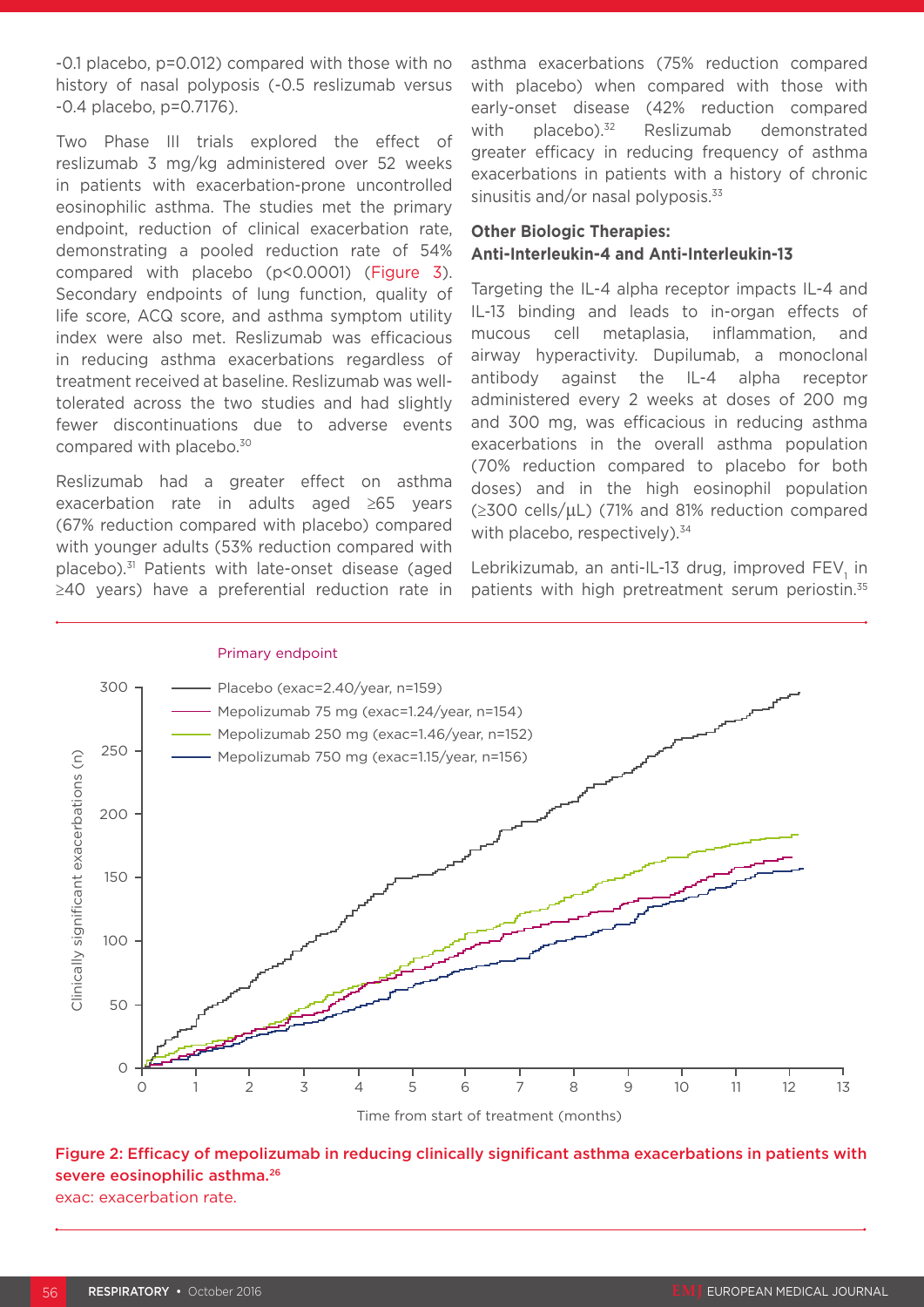Primary endpoint: clinical exacerbation rate



#### Figure 3: Data from two Phase III trials exploring the effect of reslizumab or placebo on annual exacerbation rate.30

\*Exacerbations were defined as worsening asthma resulting in any of the following: use of systemic corticosteroids in steroid-naïve patients, a 2-fold increase in the dose of either inhaled corticosteroid or systemic corticosteroids for ≥3 days, or the need for asthma-related emergency treatment.

Tralokinumab is an anti-IL-13 drug that did not demonstrate significant reduction in asthma exacerbations in patients with severe asthma; however, patients with high serum dipeptidyl peptidase-4 levels showed improvements in FEV<sub>1</sub>, ACQ score, and quality of life. Likewise, patients with high periostin concentrations showed improvements in asthma exacerbation rate,  $\mathsf{FEV}_{\mathfrak{p}}$ and ACQ score.<sup>36</sup> Omalizumab, an anti-IgE therapy, has retrospectively shown a 25% reduction in exacerbations compared with placebo in patients with high eosinophil and periostin levels.<sup>37</sup>

In conclusion, we are on the threshold of a new era for severe asthma. Anti-IL-5 treatment has demonstrated a positive effect on the reduction of asthma exacerbations and the requirement for oral corticosteroids in severe asthma. Biologic agents targeting IL-4, IL-13, and IgE show promise and are being explored in clinical studies. Blood eosinophil levels offer an excellent therapeutic and prognostic tool that help identify patient subgroups suitable for treatment with anti-IL-5 therapy. To further advance the field and make the most of anti-IL-5 and other biological treatments, new biomarkers and models of disease are necessary.

#### Question and Answer Session

Q: Is blood eosinophilia variable within patients, and if so, how many tests should be carried out before treatment is chosen?

Prof Pavord replied that blood eosinophilia can be triggered by viral infection of the upper airways. Therefore, a single measurement should never be relied on, instead, measurements should be taken over a period of 2–3 weeks. In patients taking systemic corticosteroids, a history of consistent eosinophilia is sufficient.

#### Q: Is there a need to reduce sputum eosinophils, as the clinical efficacy seems to be large with just a blood eosinophil reduction?

Prof Pavord replied that most clinicians do not measure sputum eosinophil levels in daily practice, although when it is used as a target the reduction in exacerbations is significant. Therefore, if sputum eosinophil levels are available they should be utilised to drive therapy.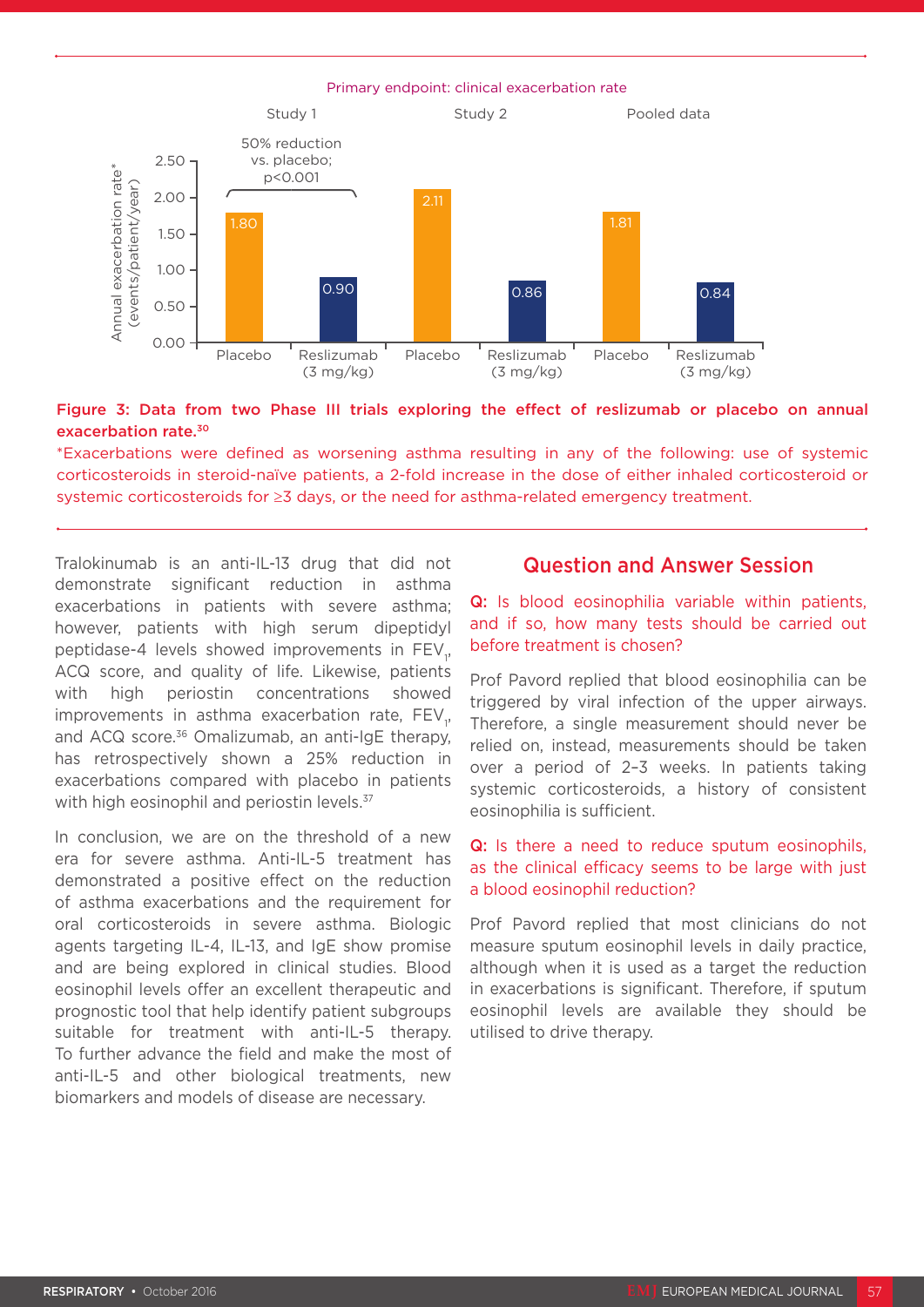#### Footnotes

Benralizumab was not approved at the time of the symposium and writing of this manuscript, and there may be other data available not covered by the faculty during the symposium. AstraZeneca published online in the Lancet on the 5<sup>th</sup> September 2016 two Phase III trials: CALIMA<sup>38</sup> and SIROCCO.<sup>39</sup> Benralizumab reduced annual exacerbation rates by 28% in CALIMA and 51% in SIROCCO (30 mg every 8 weeks). In conjunction with the DREAM trial, GSK published online 8<sup>th</sup> September 2014 in The New England Journal of Medicine the MENSA trial.40 Asthma exacerbations were significantly alleviated by the administration of mepolizumab both IV and subcutaneously.

#### **REFERENCES**

1. Akinbami LJ et al. Asthma prevalence, health care use, and mortality: United States, 2005-2009. Natl Health Stats Report. 2011;12(32):1-14.

2. Masoli M et al. The global burden of asthma: executive summary of the GINA Dissemination Committee report. Allergy. 2004;59(5):469-78.

3. Rodrigo GJ et al. Acute asthma in adults: a review. Chest. 2004;125(3): 1081-102.

4. Global Initiative for Asthma (GINA). Global Strategy for Asthma Management and Prevention. 2016. Available at: http:// www.ginasthma.org. Last accessed: 13 September 2016.

5. Chung KF et al. International ERS/ATS guidelines on definition, evaluation and treatment of severe asthma. Eur Respir J. 2014;43(2):343-73.

6. Price D, Pearson M. What is success in asthma – the patient's view. Am J Respir Crit Care Med. 1998;157:A631.

7. Sarnes E et al. Incidence and US costs of corticosteroid-associated adverse events: a systematic literature review. Clin Ther. 2011;33(10):1413-32.

8. Elixhauser A et al. Health Cost Util Proj. 2007;1-12.

9. Haldar P et al. Cluster analysis and clinical asthma phenotypes. Am J Respir Crit Care Med. 2008;178(3):218-24.

10. Green RH et al. Asthma exacerbations and sputum eosinophil counts: a randomised controlled trial. Lancet. 2002; 360(9347):1715-21.

11. Haldar P et al. Mepolizumab and exacerbations of refractory eosinophilic asthma. N Engl J Med. 2009;360(10): 973-84.

12. Nair P et al. Mepolizumab for prednisone-dependent asthma with sputum eosinophilia. N Engl J Med. 2009; 360(10):985-93.

13. Brusselle GG et al. Eosinophils in the spotlight: Eosinophilic airway inflammation in nonallergic asthma. Nat Med. 2013;19(8):977-9.

14. Robinson DS et al. Predominant TH2-like bronchoalveolar T-lymphocyte population in atopic asthma. N Engl J Med. 1992;326(5):298-304.

15. Bernink JH et al. The role of ILC2 in pathology of type 2 inflammatory diseases. Curr Opin Immunol. 2014;31: 115-20.

16. Wechsler ME. Combating the eosinophil with anti-interleukin-5 therapy. N Engl J Med. 2008;358(12):1293-4.

17. Zhang JY, Wenzel SE. Tissue and BAL based biomarkers in asthma. Immunol Allergy Clin North Am. 2007;27(4): 623-32.

18. Malinovschi A et al. Exhaled nitric oxide levels and blood eosinophil counts independently associate with wheeze and asthma events in National Health and Nutrition Examination Survey subjects. J Allergy Clin Immunol. 2013;132(4):821-7.

19. Ali Z et al. Long-term mortality among adults with asthma: a 25-year follow-up of 1,075 outpatients with asthma. Chest. 2013;143(6):1649-55.

20. Price DB et al. Blood eosinophil count and prospective annual asthma disease burden: a UK cohort study. Lancet Respir Med. 2015;3(11):849-58.

21. Corren J et al. Phase 3 Study Of Reslizumab in Patients with Poorly Controlled Asthma: Effects Across a Broad Range Of Eosinophil Counts. Chest. 2016;150(4):799-810.

22. Thornton MA et al. Eosinophil recruitment to nasal nerves after allergen challenge in allergic rhinitis. Clin Immunol. 2013;147(1):50-7.

23. Costello RW et al. Localization of eosinophils to airway nerves and effect on neuronal M2 muscarinic receptor function. Am J Physiol. 1997;273(1 Pt 1):L93-103.

24. Filley WV et al. Identification by immunofluorescence of eosinophil granule major basic protein in lung tissues of patients with bronchial asthma. Lancet. 1982;2(8288):11-6.

25. Dunican E et al. Regional Ventilation Defects Measured On Hyperpolarized

3HE MRI Are Associated With Mucus Plugging Measured On CT In Asthma. Am J Respir Crit Care Med. 2016;A2004.

26. Pavord ID et al. Mepolizumab for severe eosinophilic asthma (DREAM): a multicentre, double-blind, placebo-controlled trial. Lancet. 2012; 380(9842):651-9.

27. Kolbeck R et al. MEDI-563, a humanized anti-IL-5 receptor alpha mAb with enhanced antibody-dependent cellmediated cytotoxicity function. J Allergy Clin Immunol. 2010;125(6):1344-53.

28. Castro M et al. Benralizumab, an anti-interleukin 5 receptor  $α$  monoclonal antibody, versus placebo for uncontrolled eosinophilic asthma: a phase 2b randomised dose-ranging study. Lancet Respir Med. 2014;2(11):879-90.

29. Castro M et al. Reslizumab for poorly controlled, eosinophilic asthma: a randomized, placebo-controlled study. Am J Respir Crit Care Med. 2011;184(10): 1125-32.

30. Castro M et al. Reslizumab for inadequately controlled asthma with elevated blood eosinophil counts: results from two multicentre, parallel, doubleblind, randomised, placebo-controlled, phase 3 trials. Lancet Respir Med. 2015; 3(5):355-66.

31. Bernstein D et al. Efficacy of Reslizumab in Older Patients (≥65 Years) with Asthma and Elevated Blood Eosinophils: Results from a Pooled Analysis of Two Phase 3, Placebo-Controlled Trials. J Allergy Clin Immunol. 2016;137(2):AB86.

32. Brusselle G et al. Reslizumab in patients with late-onset asthma with elevated blood eosinophils. Eur Resp J. 2015;46: OA287.

33. Weinstein SF et al. Efficacy of Reslizumab with Asthma, Chronic Sinusitis with Nasal Polyps and Elevated Blood Eosinophils. J Allergy Clin Immunol. 2016;137(2):AB86.

34. Wenzel S et al. Dupilumab efficacy and safety in adults with uncontrolled persistent asthma despite use of medium